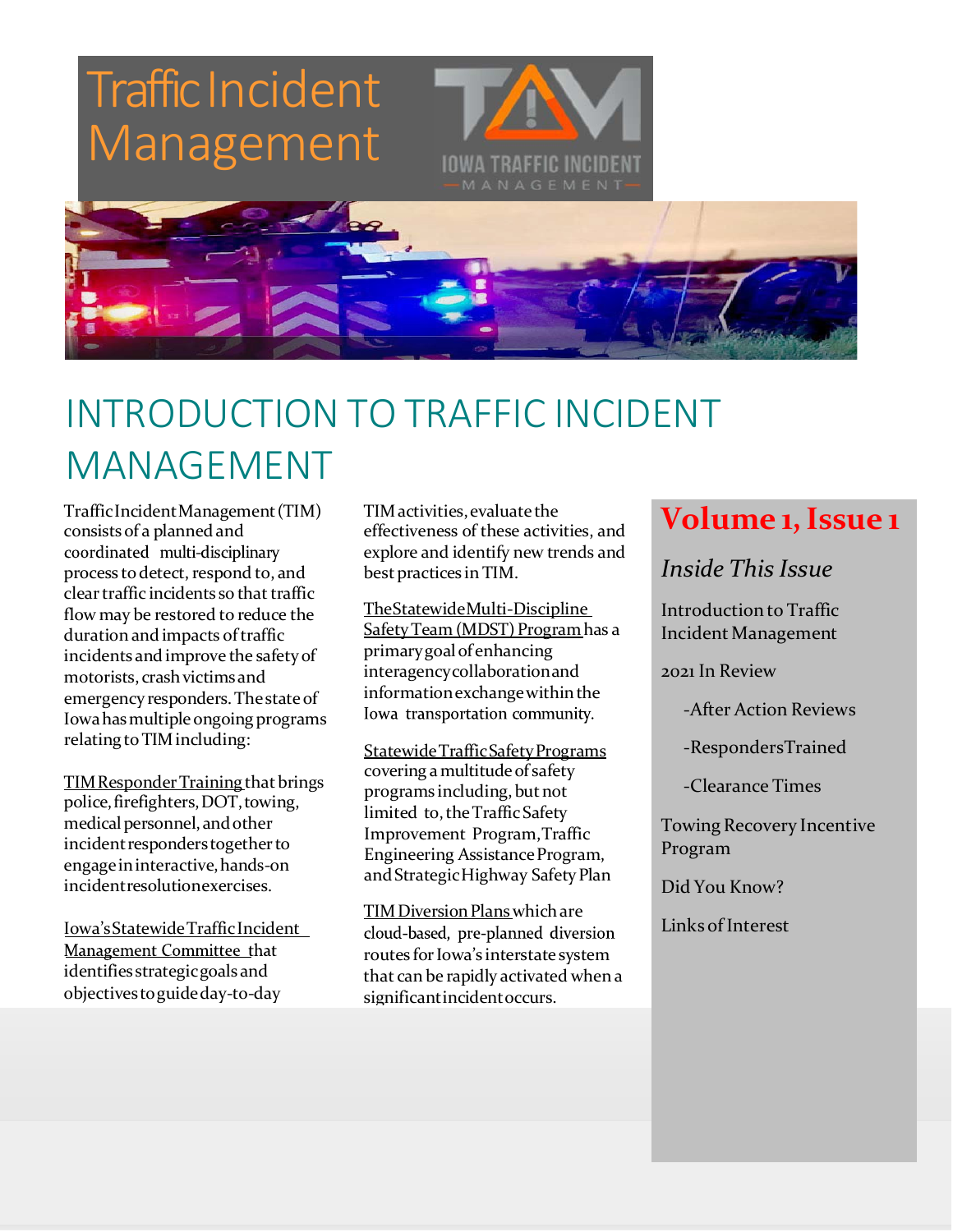



## AFTER ACTIONS in 2021

### **WoodburyCo.1/14/21**

Tri state cooperation with winter weather closure of I‐29 in South Dakota

#### **MarionCo.1/12/21**

Atwo‐vehicle crashon IA‐14 at MM 34. Reviewfocused onunified command role and how area traffic was detoured with no traffic or secondarycrashes

### **JasperCo.2/5/21**

Winter weather event involving a multiple vehicle crash with injuries, possible fatalities and Troopers hit on I‐80 East at MM 163

### **JasperCo.2/5/21**

Winter weather event involving a 3+ vehicle crash on I-80 WB at MM 175 (nearKellogg)

### **Grundy/HardinCo.2/5/21**

Winterweatherevents involving two crashes, one at the WB187MM on US 20. The second at the EB 181MM

**Poweshiek Co – 9/27/21** I‐80 blocked due to semi vs car Crash at MM189. Review focused on TIM routes and queue protection

**StoryCo. – 6/12/21** Mailtruck work zone crash on SB I‐ 35 at US 30. Review focused on project reviews, detour routes, and incidentcommandcoordination

### **StoryCo. – 9/7/21**

Crashinvolving two semisand a pickuptruck thatwere SB on I‐35 at the 106.2 MM. Review focused on communication from the ground to dispatch,availablediversionroutes, andsecondarycrashes

### **DallasCo. – 10/10/21**

Two fatal crashes occurred on I-80 WB at the 110MM and on I-80 WB 115MMin Dallas Co.Review focusedoncommunication,TIM plans, and interstateclosing

### **AdairCo – 11/12/21**

I-80 EB at the 76MM. Initial crash at 4:37 pm, secondary crash at 4:52 pm.Review focused on crash causation and TIM plan activation

### WHAT IS AN AFTER ACTION REVIEW?

An after-action review (AAR) is a structured review or de‐brief process for analyzing:

*What*happened

*Why* it happened

*How* it can be done better

AARs are normally run by a facilitator and are attended by the participants and those responsible for the projector event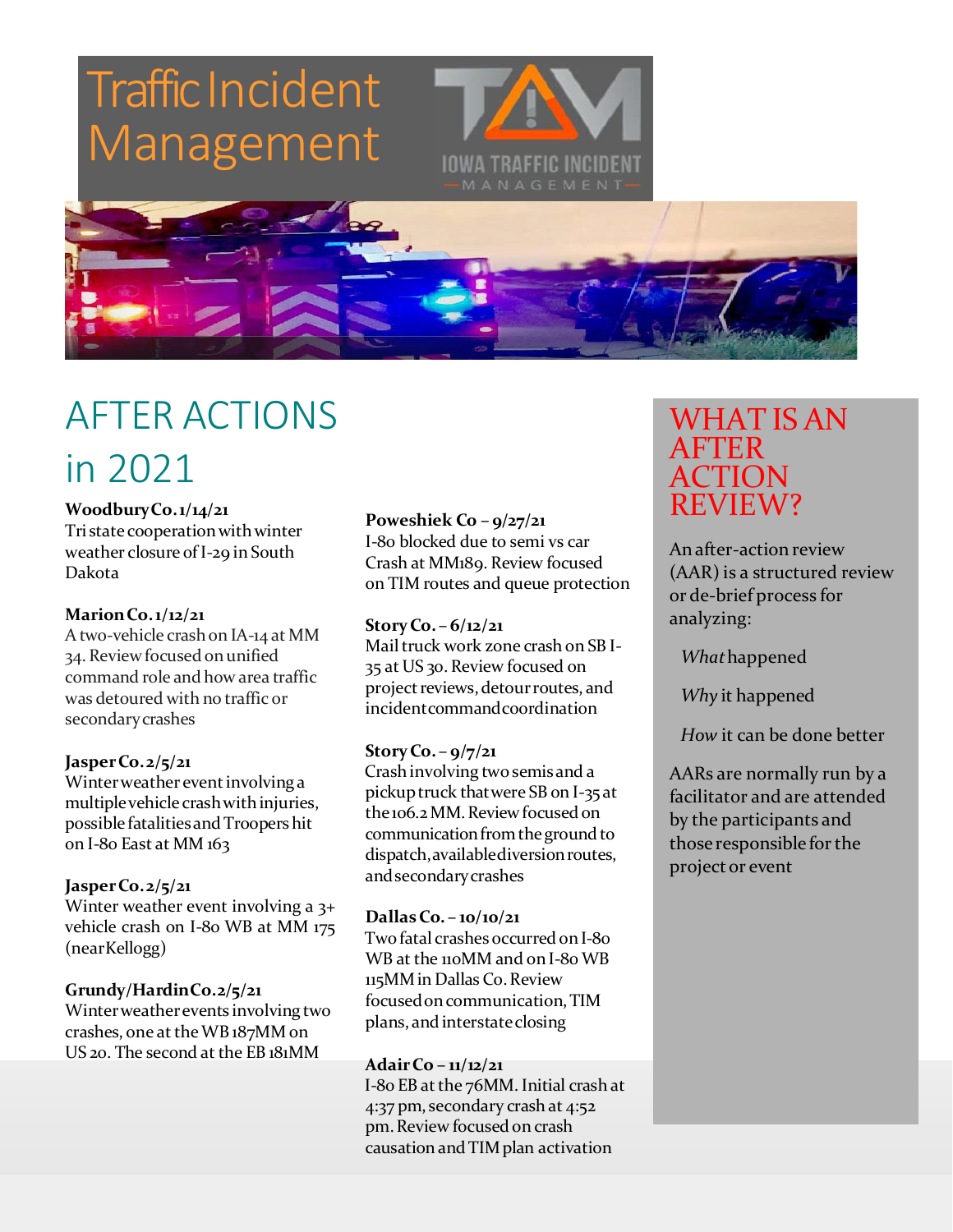## **Traffic Incident** Management IOWA TRAFFIC INCIDENT



## TIM Training in 2021

4 hour SHRP2 TIM training ‐ Three of six Iowa DOT districts received 4 hour TIM training

8 hour Train‐the‐trainer ‐ 13 new Iowa DOT TIM trainers received the 8 hour Train‐the‐trainer certification

Cable Barrier Training – Through funding from the Iowa DOT's I‐ 80/380 construction project and in cooperation with the Coralville Fire Department, cable barrier will be secured for training purposes. The cable barrier is set to be deployed to the location of the Coralville Fire Department Burn Tower at 1001 Hughes St in Coralville.

Livestock Rollover training – Iowa DOT continues to engage with Iowa Pork Producer's Association and Iowa Farm Animal Care to conduct training to deal with incidents involving livestock rollovers.

Proposed training would encompass rollover accident factors, chain of command, scene management, animal handling and welfare, livestock transport trailer design and extrication techniques, as well as humane euthanasia.

> 755 individuals completed **TIM Training** in 2021

### WHAT IS SHRP<sub>2</sub>?

SHRP2 refers to the second Strategic Highway Research Program.

Starting in 2012, the Federal HighwayAdministration (FHWA) delivered the National TIM Responder Training Program (SHRP2 TIM trainings) to a variety of State and local recipients with assistance from SHRP2 and, later, with support from FHWA. Resources offered through SHRP2 TIM trainings included a train‐ the‐trainer curriculum, separate classroom trainings, Web‐ based components, a communications toolkit, and case study reports.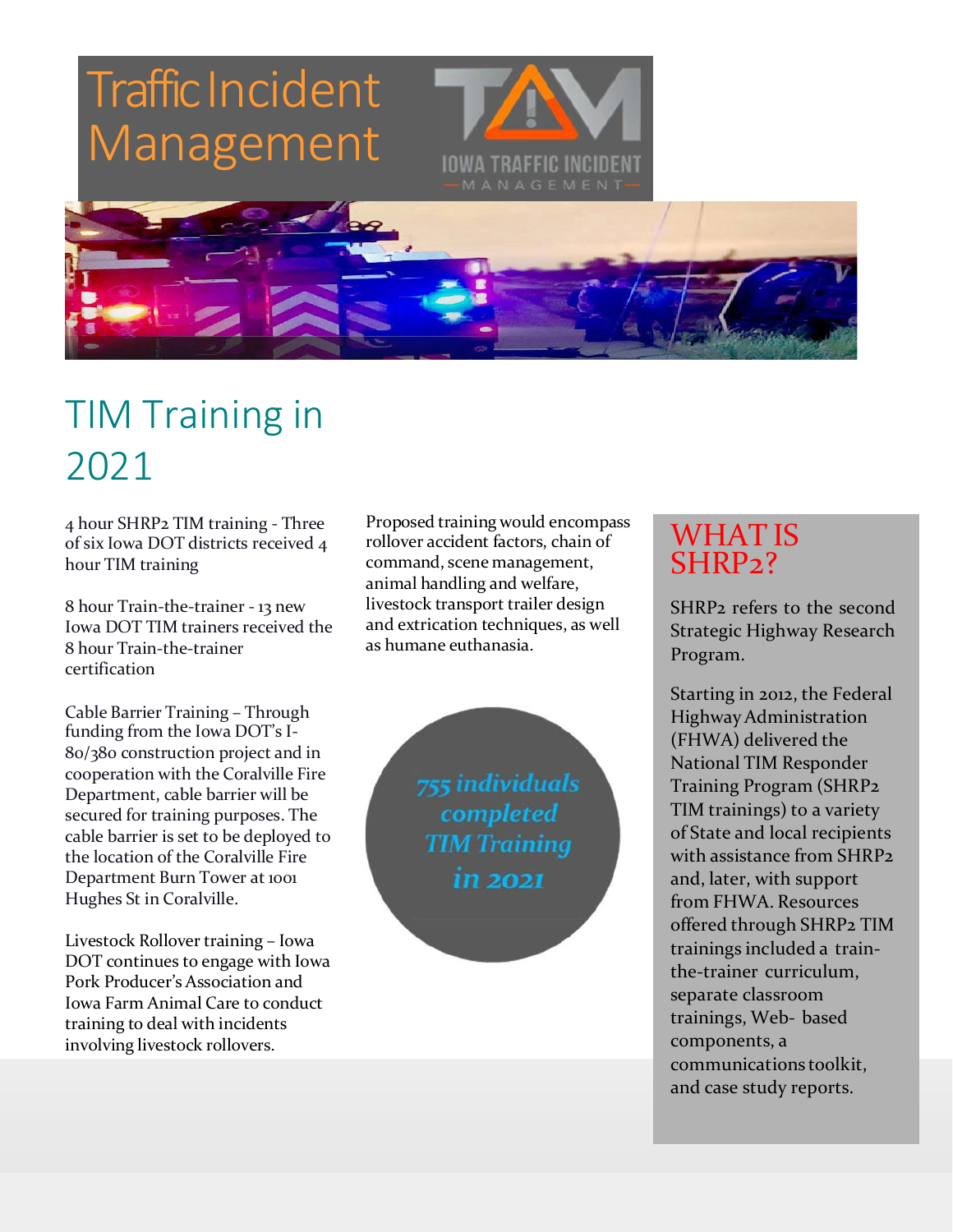



## Clearance Times/Secondary Crashes in 2021



### **Secondary Crashes in Iowa Crash Details**



### What is meant by clearance time?

Roadway clearance time – is the time between the first recordable awareness of the incident to the time all lanes open for traffic

Incident clearance time ‐ is the time between the first recordable awareness of the incident to the time at which the last responder has left the scene

Secondary Crash ‐ is a crash that occurs at the scene of an original crash or in the queue, including the opposite direction.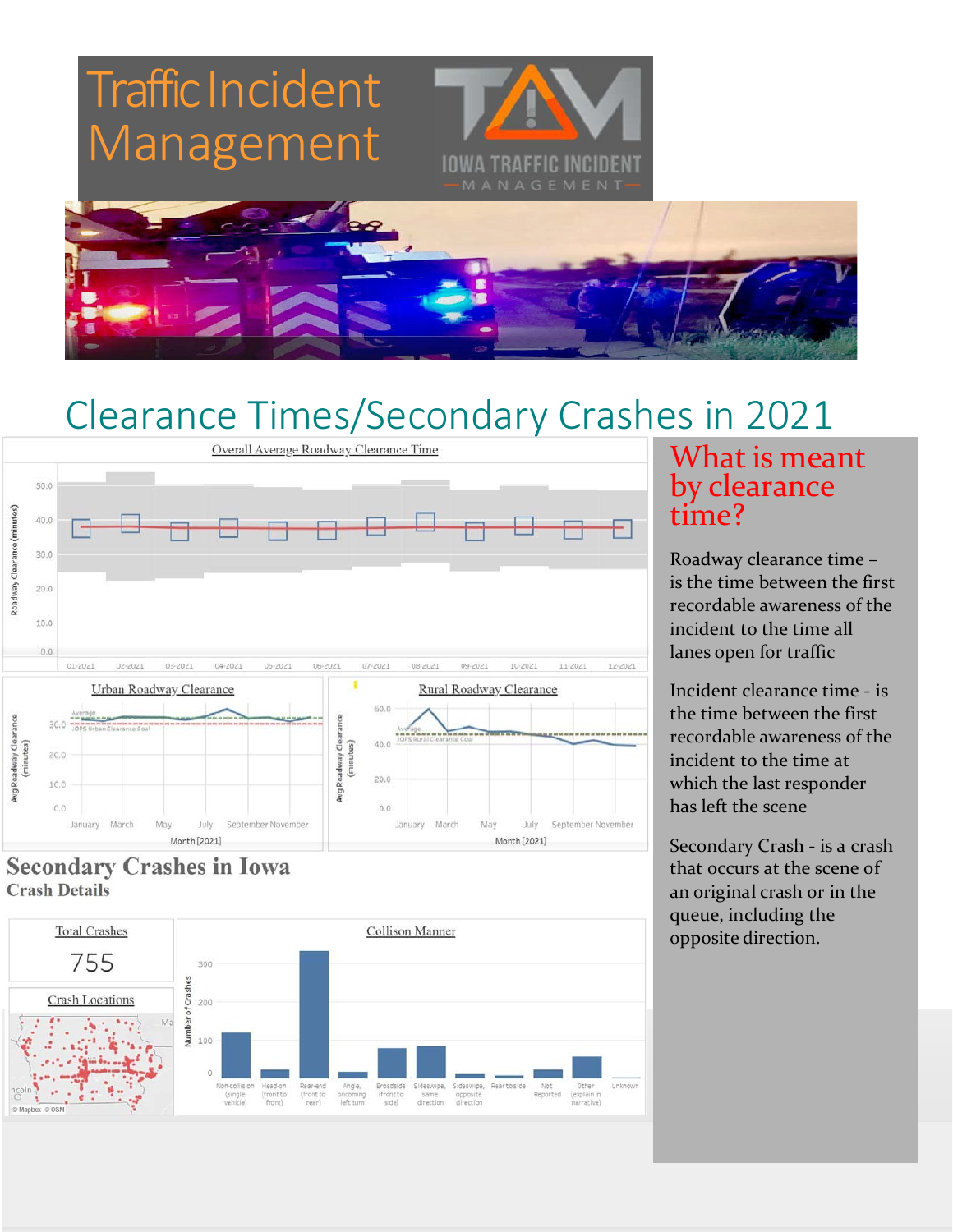



## Towing Recovery Incentive Program (TRIP)

In 2018, the Iowa DOT commissioned a study relating to implementation of a Towing and Recovery Incentive Program (TRIP). This program provided monetary incentives to towers for meeting certain clearance goals.

The program provides for a \$600 payment for a "dry run" when a tower is mobilized and arrives at an incident scene within 45 or 60 minutes, depending on the time of day, and the tow services are not needed.

The program provides an incentive of \$2,500 when a tower successfully arrives on scene in the prescribed time and completes removal of all incident vehicles, cargo, debris, etc from the traveled lanes within 90 minutes after the tower is given a notice to proceed.

An additional \$1,000 incentive is paid if additional specialized equipment is needed.

The TRIP program provides incentives for incidents involving:

- Truck Tractor Semi‐Trailer Combinations
- Trucks over 26,000 lbs. and 'Bobtail'Tractors
- Large Motor Homes (40ft plus) and Motor Coaches
- Busses ‐ 16 passengers or more
- Trucks towing loaded equipment trailers or cargo trailers
- Aircraft

In 2021, the TRIP program was implemented as a pilot program in the I‐80/I‐380 system interchange construction project. There are three towing companies enrolled in the program.

There were two successful activations in 2021 with more expected in 2022

## WHAT IS TRIP?

It is a program to incentivize rapid response and to facilitate safe, quick clearance of major incidents on interstate segments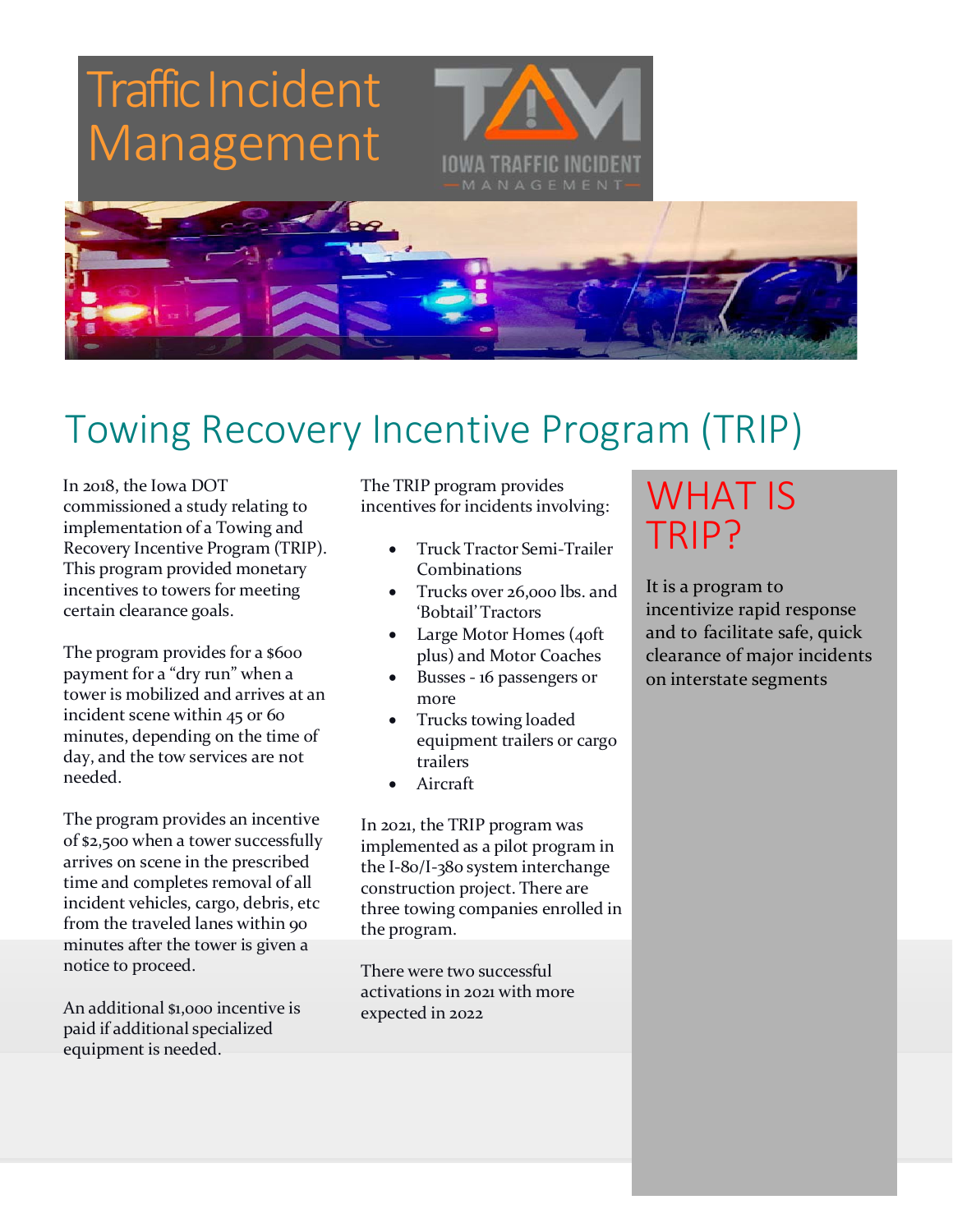# **Traffic Incident** Management IOWA TRAFFIC INCIDENT



The DOT's TIM plans are available for viewing online at [https://www.iowatim.org/.](https://www.iowatim.org/)

MACH (Mobile Architecture For Communications Handling), the internet based communications tool that allows public safety agencies to share information during emergency situations, will have a new custom map layer by spring of 2022 that will allow Users to pull up TIM plans within MACH.

Quick clearance data is collected within the TraCS crash report utilizing roadway and incident clearance dates/times? For a demonstration of this, go to [https://www.youtube.com/watch?v=](https://www.youtube.com/watch?v=E9sT1eeW7AY) E9sTieeW7AY

That median-crossover crashes can present the highest risk of fatal and severe injuries among all collision types on freeways. These crashes are caused by a variety of factors, including driver distraction, impaired driving, mechanical failure, and loss of control.

The Iowa DOT began installing high-tension median cable barriers in 2003 to prevent such crashes.

Releasing barriers that have been struck in a crash requires special training that the Iowa DOT can provide for free to interested responders. If interested, contact Ted Shipley at [ted.shipley@iowadot.us](mailto:ted.shipley@iowadot.us)

A TIM Field Guide is available for responders. It can be downloaded at: <https://www.iowatim.org/training>

The Iowa State Patrol and Iowa DOT have an agreement in place called the JOPS (Joint Operations Policy Statement). This is an agreement between the agencies establishing roles and responsibilities on the primary road system relating to TIM, major incident and towing recovery, winter operations, work zone safety, and CMV crash investigations.

## TIM on Facebook

See more about Iowa Traffic Incident Management on our Facebook page at:

[https://www.facebook.com/](https://www.facebook.com/IowaTrafficIncidentManagement) [IowaTrafficIncidentManage](https://www.facebook.com/IowaTrafficIncidentManagement) [ment](https://www.facebook.com/IowaTrafficIncidentManagement)